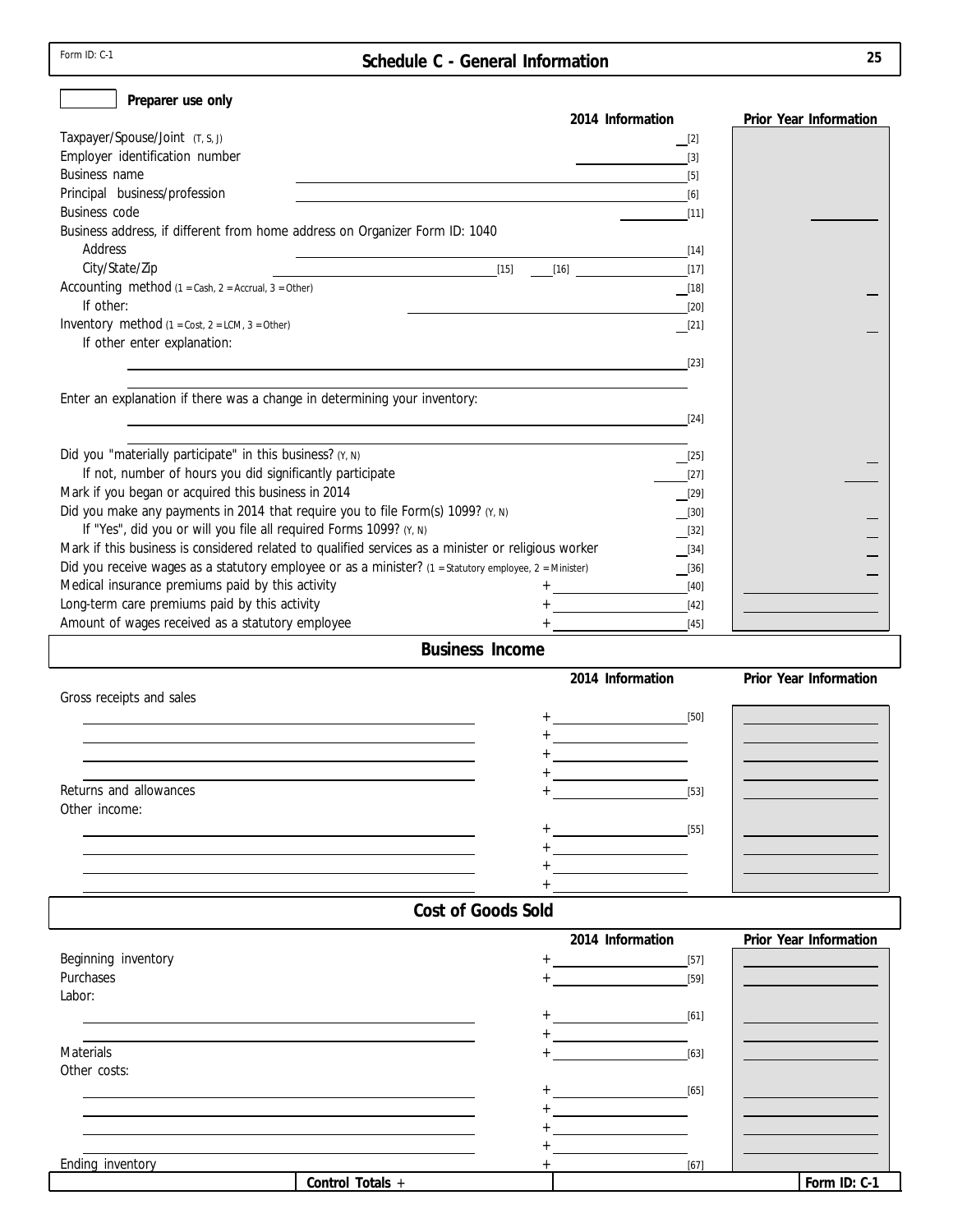| Form ID: C-2                                                                                                                                                                                                                               | Schedule C - Expenses |                                                                                                                                                                                                                                                                                                                                                                                                                                                                                            | 26                                              |
|--------------------------------------------------------------------------------------------------------------------------------------------------------------------------------------------------------------------------------------------|-----------------------|--------------------------------------------------------------------------------------------------------------------------------------------------------------------------------------------------------------------------------------------------------------------------------------------------------------------------------------------------------------------------------------------------------------------------------------------------------------------------------------------|-------------------------------------------------|
| Preparer use only                                                                                                                                                                                                                          |                       |                                                                                                                                                                                                                                                                                                                                                                                                                                                                                            |                                                 |
| Principal business or profession                                                                                                                                                                                                           |                       |                                                                                                                                                                                                                                                                                                                                                                                                                                                                                            |                                                 |
|                                                                                                                                                                                                                                            |                       | 2014 Information                                                                                                                                                                                                                                                                                                                                                                                                                                                                           | Prior Year Information                          |
| Advertising                                                                                                                                                                                                                                |                       |                                                                                                                                                                                                                                                                                                                                                                                                                                                                                            |                                                 |
| Car and truck expenses                                                                                                                                                                                                                     |                       | $+$ [8]                                                                                                                                                                                                                                                                                                                                                                                                                                                                                    | <u> 1990 - Johann Barnett, fransk politik (</u> |
| Commissions and fees                                                                                                                                                                                                                       |                       | $+$ [10]                                                                                                                                                                                                                                                                                                                                                                                                                                                                                   | <u> 1989 - Johann Barn, fransk politik (</u>    |
| Contract labor                                                                                                                                                                                                                             |                       |                                                                                                                                                                                                                                                                                                                                                                                                                                                                                            | <u> 1989 - Johann Barn, mars eta inperiodo</u>  |
| Depletion                                                                                                                                                                                                                                  |                       |                                                                                                                                                                                                                                                                                                                                                                                                                                                                                            | <u> 1989 - Johann Barnett, mars et al. 19</u>   |
| Depreciation                                                                                                                                                                                                                               |                       |                                                                                                                                                                                                                                                                                                                                                                                                                                                                                            |                                                 |
| Employee benefit programs (Include Small Employer Health Ins Premiums credit):                                                                                                                                                             |                       |                                                                                                                                                                                                                                                                                                                                                                                                                                                                                            |                                                 |
|                                                                                                                                                                                                                                            |                       |                                                                                                                                                                                                                                                                                                                                                                                                                                                                                            |                                                 |
|                                                                                                                                                                                                                                            |                       |                                                                                                                                                                                                                                                                                                                                                                                                                                                                                            |                                                 |
| the control of the control of the control of the control of the control of<br>Insurance (Other than health):                                                                                                                               |                       |                                                                                                                                                                                                                                                                                                                                                                                                                                                                                            |                                                 |
|                                                                                                                                                                                                                                            |                       |                                                                                                                                                                                                                                                                                                                                                                                                                                                                                            |                                                 |
| the control of the control of the control of the control of the control of the control of the control of the control of the control of the control of the control of the control of the control of the control of the control              |                       |                                                                                                                                                                                                                                                                                                                                                                                                                                                                                            |                                                 |
| the control of the control of the control of the control of the control of the control of the control of the control of the control of the control of the control of the control of the control of the control of the control<br>Interest: |                       |                                                                                                                                                                                                                                                                                                                                                                                                                                                                                            |                                                 |
| Mortgage (Paid to banks, etc.)                                                                                                                                                                                                             |                       |                                                                                                                                                                                                                                                                                                                                                                                                                                                                                            |                                                 |
|                                                                                                                                                                                                                                            |                       |                                                                                                                                                                                                                                                                                                                                                                                                                                                                                            |                                                 |
| the control of the control of the control of the control of the control of the control of the control of the control of the control of the control of the control of the control of the control of the control of the control              |                       |                                                                                                                                                                                                                                                                                                                                                                                                                                                                                            |                                                 |
| the control of the control of the control of the control of the control of the control of the control of the control of the control of the control of the control of the control of the control of the control of the control              |                       |                                                                                                                                                                                                                                                                                                                                                                                                                                                                                            |                                                 |
|                                                                                                                                                                                                                                            |                       |                                                                                                                                                                                                                                                                                                                                                                                                                                                                                            |                                                 |
| Other:                                                                                                                                                                                                                                     |                       |                                                                                                                                                                                                                                                                                                                                                                                                                                                                                            |                                                 |
| <u> 1989 - Johann Stoff, amerikansk politiker (* 1908)</u>                                                                                                                                                                                 |                       |                                                                                                                                                                                                                                                                                                                                                                                                                                                                                            |                                                 |
|                                                                                                                                                                                                                                            |                       | $+ \underbrace{\hspace{25mm}}_{\hspace{25mm}} \underbrace{\hspace{25mm}}_{\hspace{25mm}} \underbrace{\hspace{25mm}}_{\hspace{25mm}} \underbrace{\hspace{25mm}}_{\hspace{25mm}} \underbrace{\hspace{25mm}}_{\hspace{25mm}} \underbrace{\hspace{25mm}}_{\hspace{25mm}} \underbrace{\hspace{25mm}}_{\hspace{25mm}} \underbrace{\hspace{25mm}}_{\hspace{25mm}} \underbrace{\hspace{25mm}}_{\hspace{25mm}} \underbrace{\hspace{25mm}}_{\hspace{25mm}} \underbrace{\hspace{25mm}}_{\hspace{25mm$ |                                                 |
| Legal and professional services                                                                                                                                                                                                            |                       |                                                                                                                                                                                                                                                                                                                                                                                                                                                                                            | <u> 1989 - Johann Barn, mars eta inperiodo</u>  |
| Office expense                                                                                                                                                                                                                             |                       |                                                                                                                                                                                                                                                                                                                                                                                                                                                                                            |                                                 |
| Pension and profit sharing:                                                                                                                                                                                                                |                       |                                                                                                                                                                                                                                                                                                                                                                                                                                                                                            |                                                 |
| <u> 1989 - Johann Stoff, deutscher Stoff, der Stoff, der Stoff, der Stoff, der Stoff, der Stoff, der Stoff, der S</u>                                                                                                                      |                       | $+$ [31]                                                                                                                                                                                                                                                                                                                                                                                                                                                                                   |                                                 |
|                                                                                                                                                                                                                                            |                       | $+ \underbrace{\hspace*{1.5cm}}_{\rule{2.2cm}{0.2cm} \textbf{---}}\textcolor{red}{\textbf{---}}$                                                                                                                                                                                                                                                                                                                                                                                           |                                                 |
| Rent or lease:                                                                                                                                                                                                                             |                       |                                                                                                                                                                                                                                                                                                                                                                                                                                                                                            |                                                 |
| Vehicles, machinery, and equipment                                                                                                                                                                                                         |                       |                                                                                                                                                                                                                                                                                                                                                                                                                                                                                            |                                                 |
| Other business property                                                                                                                                                                                                                    |                       |                                                                                                                                                                                                                                                                                                                                                                                                                                                                                            | <u> 1989 - Johann Barn, mars eta inperiodo</u>  |
| Repairs and maintenance                                                                                                                                                                                                                    |                       |                                                                                                                                                                                                                                                                                                                                                                                                                                                                                            | <u> 1989 - Johann Barn, mars eta inperiodo</u>  |
| Supplies                                                                                                                                                                                                                                   |                       | $+$ $[39]$                                                                                                                                                                                                                                                                                                                                                                                                                                                                                 |                                                 |
| Taxes and licenses:                                                                                                                                                                                                                        |                       |                                                                                                                                                                                                                                                                                                                                                                                                                                                                                            |                                                 |
|                                                                                                                                                                                                                                            |                       |                                                                                                                                                                                                                                                                                                                                                                                                                                                                                            |                                                 |
|                                                                                                                                                                                                                                            |                       |                                                                                                                                                                                                                                                                                                                                                                                                                                                                                            |                                                 |
|                                                                                                                                                                                                                                            |                       |                                                                                                                                                                                                                                                                                                                                                                                                                                                                                            |                                                 |
|                                                                                                                                                                                                                                            |                       | <u> 1980 - Johann Barbara, martxa a</u>                                                                                                                                                                                                                                                                                                                                                                                                                                                    |                                                 |
|                                                                                                                                                                                                                                            |                       |                                                                                                                                                                                                                                                                                                                                                                                                                                                                                            |                                                 |
| Travel, meals, and entertainment:                                                                                                                                                                                                          |                       |                                                                                                                                                                                                                                                                                                                                                                                                                                                                                            |                                                 |
| Travel                                                                                                                                                                                                                                     |                       | [43]<br><u> 1980 - Johann Barbara, martxa a</u>                                                                                                                                                                                                                                                                                                                                                                                                                                            |                                                 |
| Meals and entertainment                                                                                                                                                                                                                    |                       | $[45]$<br><u> 1990 - Johann Barbara, martxa a</u>                                                                                                                                                                                                                                                                                                                                                                                                                                          |                                                 |
| Meals (Enter 100% subject to DOT 80% limit)                                                                                                                                                                                                |                       | $[47]$                                                                                                                                                                                                                                                                                                                                                                                                                                                                                     |                                                 |
| <b>Utilities</b>                                                                                                                                                                                                                           |                       | $[51]$                                                                                                                                                                                                                                                                                                                                                                                                                                                                                     |                                                 |
| Wages (Less employment credit):                                                                                                                                                                                                            |                       |                                                                                                                                                                                                                                                                                                                                                                                                                                                                                            |                                                 |
|                                                                                                                                                                                                                                            |                       |                                                                                                                                                                                                                                                                                                                                                                                                                                                                                            |                                                 |
|                                                                                                                                                                                                                                            |                       | $+$ [53]                                                                                                                                                                                                                                                                                                                                                                                                                                                                                   |                                                 |
| Other expenses:                                                                                                                                                                                                                            |                       |                                                                                                                                                                                                                                                                                                                                                                                                                                                                                            |                                                 |
|                                                                                                                                                                                                                                            |                       |                                                                                                                                                                                                                                                                                                                                                                                                                                                                                            |                                                 |
|                                                                                                                                                                                                                                            |                       |                                                                                                                                                                                                                                                                                                                                                                                                                                                                                            |                                                 |
|                                                                                                                                                                                                                                            |                       |                                                                                                                                                                                                                                                                                                                                                                                                                                                                                            |                                                 |
|                                                                                                                                                                                                                                            |                       | <u> 1980 - John Barn Barn, mars a</u>                                                                                                                                                                                                                                                                                                                                                                                                                                                      |                                                 |
|                                                                                                                                                                                                                                            |                       | the control of the control of the control of                                                                                                                                                                                                                                                                                                                                                                                                                                               |                                                 |
|                                                                                                                                                                                                                                            |                       | <u> 1989 - Johann Barbara, martxa a</u>                                                                                                                                                                                                                                                                                                                                                                                                                                                    |                                                 |
|                                                                                                                                                                                                                                            |                       |                                                                                                                                                                                                                                                                                                                                                                                                                                                                                            |                                                 |
|                                                                                                                                                                                                                                            |                       | <u> 1980 - Johann Barbara, martxa a</u>                                                                                                                                                                                                                                                                                                                                                                                                                                                    |                                                 |
|                                                                                                                                                                                                                                            |                       | the control of the control of the                                                                                                                                                                                                                                                                                                                                                                                                                                                          |                                                 |
|                                                                                                                                                                                                                                            |                       |                                                                                                                                                                                                                                                                                                                                                                                                                                                                                            |                                                 |
|                                                                                                                                                                                                                                            |                       |                                                                                                                                                                                                                                                                                                                                                                                                                                                                                            |                                                 |
|                                                                                                                                                                                                                                            |                       |                                                                                                                                                                                                                                                                                                                                                                                                                                                                                            |                                                 |